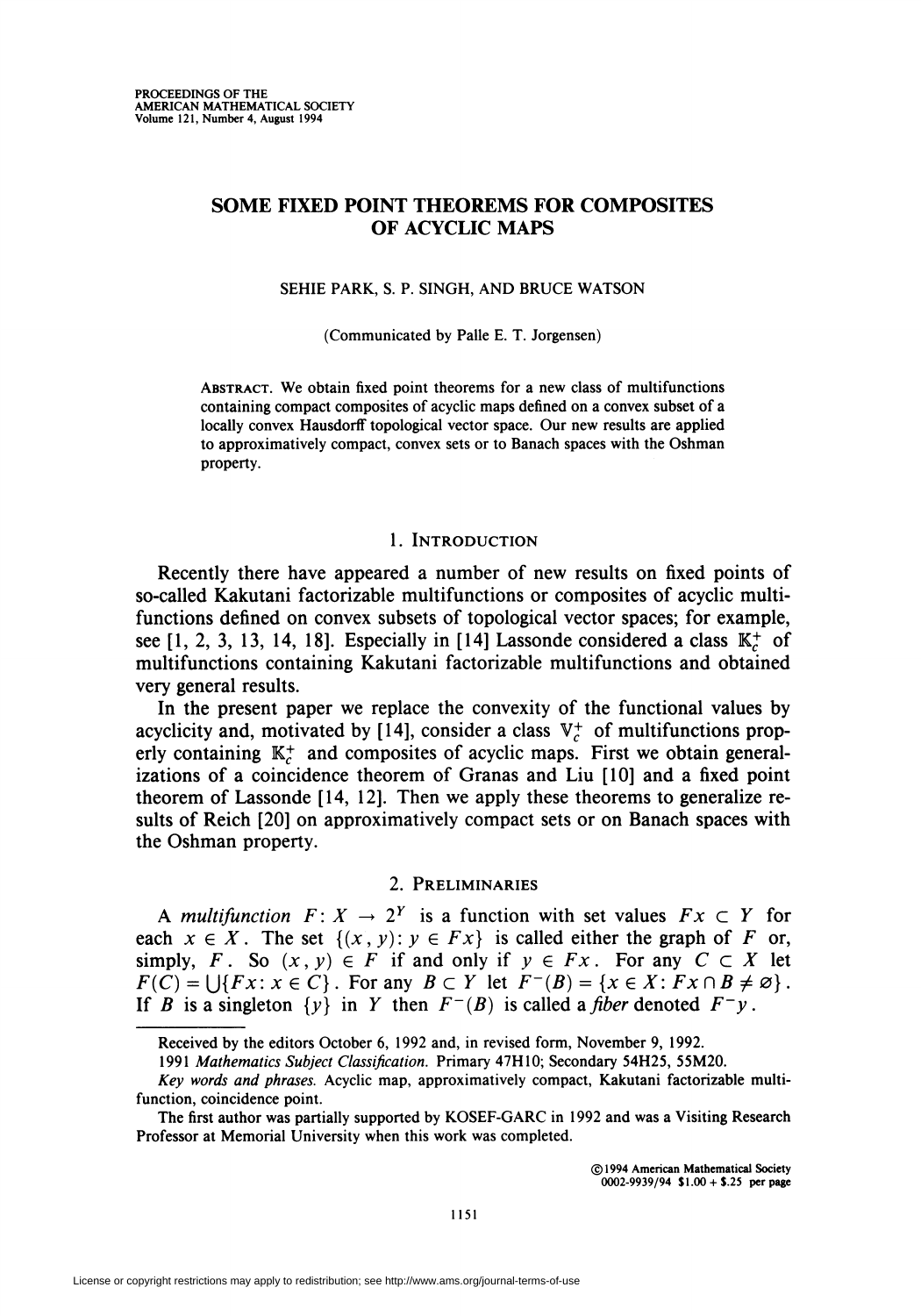In this paper a *convex space*  $C$  is a nonempty convex set in a vector space with any topology that induces the Euclidean topology on the convex hulls of its finite subsets (see [12]). Such convex hulls are called polytopes.

For topological spaces X and Y a multifunction  $F: X \rightarrow 2^Y$  is upper semicontinuous (u.s.c.) if, for each closed set  $B \subset Y$ ,  $F^{-1}(B)$  is closed in X. F is lower semicontinuous (l.s.c.) if, for each open set  $B \subset Y$ ,  $F^{-1}(B)$  is open in X. F is continuous if F is both u.s.c. and l.s.c. F is compact if  $F(X)$  is contained in a compact subset of Y. A set  $K \subset X$  is called  $\sigma$ -compact if K is the countable union of compact sets. A nonempty topological space is *acyclic* if all its reduced Cech homology groups over rationals vanish.

For a given class  $\mathbb L$  of multifunctions define

$$
\mathbb{L}(X, Y) = \{T: X \to 2^Y | T \in \mathbb{L}\}, \qquad \mathbb{L}_c = \{T = T_m T_{m-1} \cdots T_1 | T_i \in \mathbb{L}\}.
$$

Using the above notation we have the following definitions:

- (1) If f is continuous and single-valued, we write  $f \in \mathbb{C}(X, Y)$ .
- (2) We say that F is a Kakutani map and write  $F \in K(X, Y)$  if Y is a convex space and  $F$  is u.s.c. with nonempty compact convex values.
- (3) F is an acyclic map, written  $F \in V(X, Y)$ , if F is u.s.c. with compact acyclic values.
- (4)  $F \in K^+(X, Y)$  (resp.  $V^+(X, Y)$ ) if for any  $\sigma$ -compact subset K of X there is a  $\Gamma \in K(K, Y)$  (V(K, Y)) such that  $\Gamma x \subset Fx$  for each  $x \in K$ .
- (5)  $F \in \mathbb{K}^+_{c}(X, Y)$  (resp.  $\mathbb{V}^+_{c}(X, Y)$ ) if for any  $\sigma$ -compact subset K of X there is a  $\Gamma \in \mathbb{K}_c(K, Y)$   $(\mathbb{V}_c(K, Y))$  such that  $\Gamma x \subset Fx$  for each  $x \in K$ .
- (6)  $F \in M(X, Y)$  if  $Fx$  is convex for all  $x \in X$  and  $F^{-}y$  is open for all  $y \in Y$ .
- (7)  $F \in \mathbb{T}(X, Y)$  if  $Fx$  is convex and  $\bigcup_{V \in \mathcal{V}(X)}(\bigcap_{x' \in V} Fx') \neq \emptyset$  for all  $x \in X$ , where  $\mathcal{V}(x)$  is a neighborhood base of x in X (see Lassonde  $[14]$ ).

It is known that  $\mathbb{K}_c^+$  contains C, M, K,  $\mathbb{K}_c$ , and T (see [14]). Moreover, it is clear that  $V_c^+$  includes  $V_c$  and  $K_c^+$ .

Let C be a subset of a topological vector space E, and suppose  $x \in E$ . The inward set  $I_C(x)$  and outward set  $O_C(x)$  of C at x are defined, respectively, by

$$
I_C(x) = \{x + r(y - x) : y \in C, r \ge 0\},\,
$$
  
\n
$$
O_C(x) = \{x + r(y - x) : y \in C, r \le 0\}.
$$

Their closures will be denoted by  $\overline{I_C(x)}$  and  $\overline{O_C(x)}$ .

For the remaining definitions in this section assume that  $C$  is a nonempty subset of a locally convex Hausdorff topological vector space  $E$  and that  $p$  is a continuous seminorm on  $E$ .

For  $y \in E$  define  $d_p(y, C) = \inf\{p(y - x): x \in C\}$  and  $Q_p(y) = \{x \in E\}$  $C: p(y-x) = d_p(y, C)$ . C is called *approximatively compact* (with respect to p) if for each  $y \in E$  every net  $\{x_\alpha : \alpha \in \Lambda\} \subset C$  such that  $p(y-x_\alpha) \to d_p(y, C)$ has a subnet that converges to an element of C.

We list some *boundary conditions* for a multifunction  $F: C \rightarrow 2^E$ . We use  $\partial C$  to denote the boundary of C, and each condition must hold for all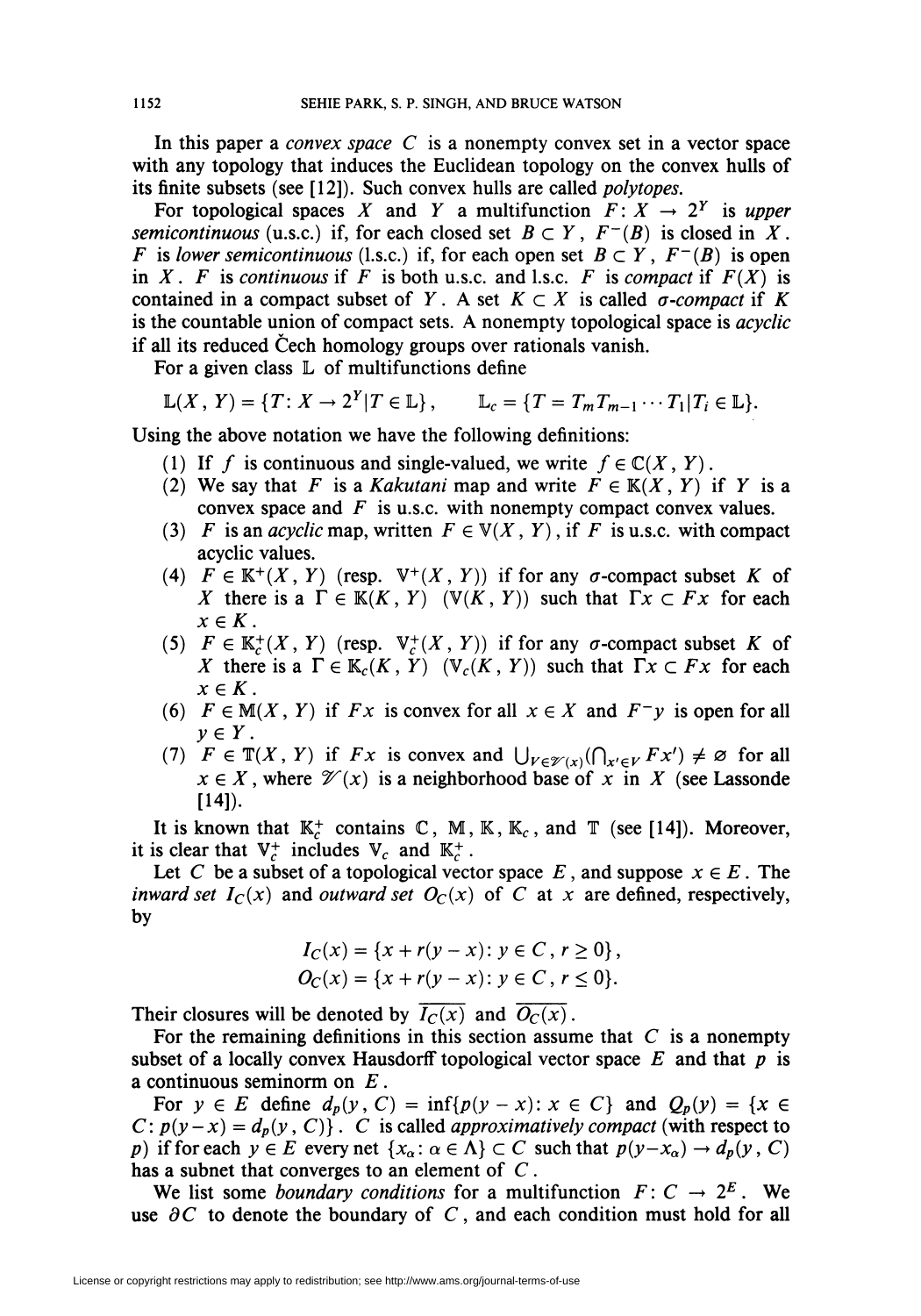$x \in \partial C \backslash F_x$ :

- (0) For each  $y \in Fx$  and each continuous seminorm p,  $p(y x) > 0$ implies  $p(y-x) > p(y-z)$  for some  $z \in I_C(x)$ .
- (i) For each  $y \in Fx$  there exists a number  $\lambda$  (real or complex, depending on whether  $E$  is real or complex) such that

$$
|\lambda| < 1 \quad \text{and} \quad \lambda x + (1 - \lambda) y \in \overline{I_C(x)}.
$$

- (ii)  $Fx \subset I_C(x)$ .
- (iii) For each  $y \in Fx$  there exists a  $\lambda$  (as above) such that

$$
|\lambda| < 1 \quad \text{and} \quad \lambda x + (1 - \lambda)y \in C.
$$

- (iv)  $Fx \subset IF_C(x) := \{x + c(u-x): u \in C, \text{Re}(c) > \frac{1}{2}\}.$
- (v)  $Fx\subset C$ .
- (vi)  $F(C) \subset C$ .

It is well known that  $(vi) \Rightarrow (v) \Rightarrow (iv) \Rightarrow (ii) \Rightarrow (i)$  and that  $(iv) \Leftrightarrow (iii) \Rightarrow$  $(i) \Rightarrow (0)$ .

Moreover, each of (0), (i), (ii), and (iv) has a corresponding outward boundary condition.

Note that for a convex-valued multifunction we can consider more general conditions than some of  $(i)$ – $(vi)$  (see Park [17]).

### 3. Main results

We need the following lemma in our subsequent work.

**Lemma 1.** Let P be a polytope. If  $F \in V_c(P, P)$  then F has a fixed point.

This fact is quite well known in the Lefschetz fixed point theory. For details we refer the reader to [19, 8, 9].

Recently there have appeared several interesting coincidence theorems. We give the following, which unifies several known results. We use a partition of unity argument in the proof.

**Theorem 1.** Let X be a convex space, Y a Hausdorff space, and F, G:  $X \rightarrow 2^Y$ multifunctions satisfying:

- (1)  $F \in V_c^+(X, Y)$  is compact;
- (2) for each  $y \in F(X)$ ,  $G^-y$  is convex; and
- (3) {Int  $Gx$ :  $x \in X$ } covers  $\overline{F(X)}$ .

Then F and G have a coincidence point  $x_0 \in X$ ; that is,  $Fx_0 \cap Gx_0 \neq \emptyset$ .

*Proof.* Since  $\overline{F(X)}$  is compact and covered by  $\{\text{Int }Gx : x \in X\}$ , there is a finite set  $N = \{x_1, x_2, ..., x_n\}$  in X such that  $\overline{F(X)} \subset \bigcup \{\text{Int }Gx : x \in N\}$ . Let  $\{\lambda_1, \lambda_2, \ldots, \lambda_n\}$  be the partition of unity corresponding to this cover, and let P represent the convex hull of N, denoted co N. Define  $f: \overline{F(X)} \to P$  by

$$
fy = \sum_{1}^{n} \lambda_i(y) x_i = \sum_{i \in N_y} \lambda_i(y) x_i
$$

for  $y \in \overline{F(X)} \subset Y$ , where  $i \in N_{y}$  if and only if  $\lambda_{i}(y) \neq 0$ , which implies that  $y \in \text{Int } Gx_i$ . Then, for  $i \in N_y$ ,  $x_i \in G^-y$ . Clearly f is continuous and by condition (2) we have  $fy \in \text{co}\{x_i : i \in N_y\} \subset G^-y$  for each  $y \in F(X)$ . Since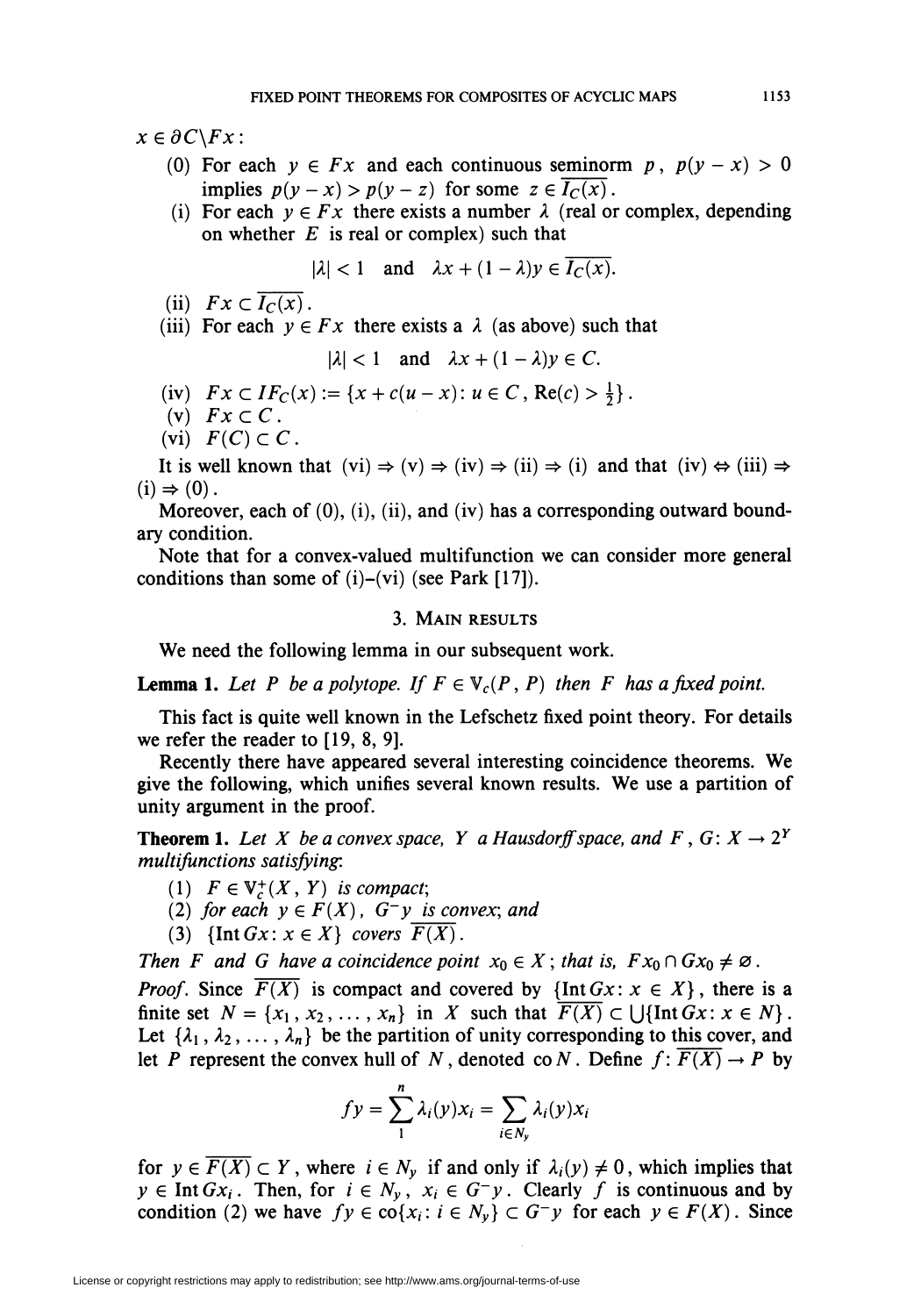$P \subset X$  is compact and  $F \in \mathbb{V}_c^+(X, Y)$ , there is a  $\Gamma \in \mathbb{V}_c(P, F(X))$  such that  $\Gamma x \subset Fx$  for all  $x \in P$ . Therefore, by Lemma 1,  $f\Gamma \in V_c(P, P)$  has a fixed point  $x_0 \in P \subset X$ . Since  $x_0 \in (f\Gamma)x_0 \subset (f\Gamma)x_0$  and  $f^{-1}x_0 \subset Gx_0$ , we have

$$
Fx_0\cap Gx_0\neq\varnothing.
$$

This completes the proof.

Particular forms of Theorem 1 were given by Browder [4-6] and Reich [21] with  $X = Y$  and  $F = 1_X$ , by Granas and Liu [10] with V instead of  $V_c^+$ , and by Lassonde [13, Theorem 3 for  $\mathbb{K}_c$ ; 14, Theorem 4 for  $\mathbb{K}_c^+$ ]. For related results see [1, Theorems 5.1 and 5.2].

Based on Theorem 1 we give

**Theorem 2.** Let X and C be nonempty convex subsets of a locally convex Hausdorff topological vector space E and  $F \in V_c(X, X+C)$  a compact multifunction. Suppose that one of the following conditions holds.

- $(1)$  X is closed and C is compact.
- (2)  $C$  is closed and  $X$  is compact.
- (3)  $C = \{0\}$ .

Then there is an  $\hat{x} \in X$  such that  $F\hat{x} \cap (\hat{x} + C) \neq \emptyset$ .

*Proof.* Let V be an open convex neighborhood of the origin 0 in  $E$ , and let Y be a compact set such that  $F(X) \subset Y \subset X + C$ . Define  $G: X \to 2^Y$  by

$$
Gx = (x + C + V) \cap Y \quad \text{for } x \in X.
$$

Then each Gx is open in Y and  $G^{-}y = (y - C - V) \cap X$  is convex for each  $y \in Y$ . Moreover, since  $Y \subset X + C$ , for every  $y \in Y$  there exists an  $x \in X$ such that  $y \in x + C + V$ ; that is,  $\{Gx : x \in X\}$  covers Y. Therefore, by Theorem 1, there exist  $x_V \in X$  and  $y_V \in Y$  such that  $y_V \in F x_V \cap G x_V$ ; that is,  $y_V - x_V \in C + V$ . Hence for each neighborhood V of 0 in E we get that

(\*) 
$$
(F - i)(X) \cap (C + V) \neq \emptyset,
$$

where  $i: X \to E$  is the inclusion.

Case (1). Because X is closed, so is  $(F - i)(X)$ . Since C is compact and E is regular, (\*) implies  $(F - i)(X) \cap C \neq \emptyset$ ; that is, there is an  $\hat{x} \in X$  such that  $F\hat{x} \cap (\hat{x} + C) \neq \emptyset$ .

Case (2). Since  $(F - i)(X)$  is compact and C is closed, the same conclusion follows as in Case (1).

Case (3). Since F is u.s.c., for each neighborhood V of 0 in E, there exist  $x_V$ ,  $y_V \in X$  such that  $y_V \in Fx_V$  and  $y_V - x_V \in V$ . Since  $F(X)$  is relatively compact, we may assume that  $y_V$  converges to some  $\hat{x}$ . Then  $x_V$ also converges to  $\hat{x}$ . Since the graph of F is closed in  $X \times \overline{F(X)}$ , we have  $\hat{x} \in F\hat{x}$ . This completes our proof.

Theorem 2(3) can be stated in the following, seemingly, more general form.

**Corollary 1.** Let  $X$  be a nonempty convex subset of a locally convex Hausdorff topological vector space E and  $F \in V_c^+(X,X)$ . If F is compact, then F has a fixed point.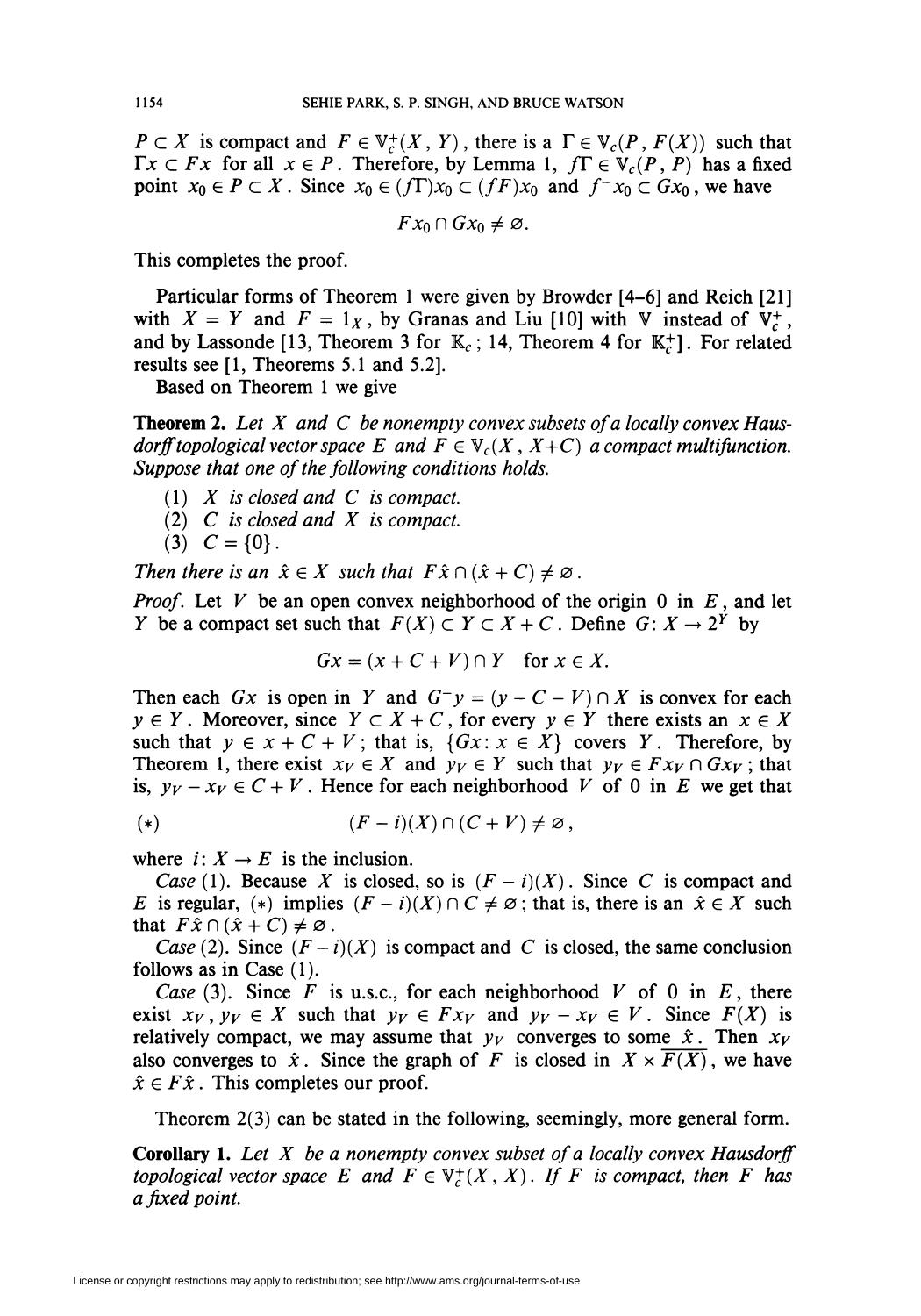*Proof.* Let  $K = \text{co } F(X)$ . Then K is  $\sigma$ -compact by Proposition 1(3) of [14]. Since  $F \in V_c^+(X, K)$  there exists a  $\Gamma \in V_c(K, K)$  such that  $\Gamma x \subset Fx$  for each  $x \in K$ . Moreover, since F is compact, so is  $\Gamma$ . Therefore, by Theorem 2(3),  $\Gamma$  has a fixed point  $x_0 \in \Gamma x_0 \subset F x_0$ . This completes the proof.

Particular forms of Theorem 2 have been given by Lassonde [12, Theorem 1.6 and Corollary 1.18] for K and Park [16, Theorem 7] for V. Corollary 1 includes Lassonde [14, Théorème 5] for  $\mathbb{K}^+$  and [13, Theorem 4] for  $\mathbb{K}_c$ , Himmelberg [11, Theorem 2] for K, and many others. Himmelberg's result extends earlier works of Schauder, Mazur, Bohnenblust and Karlin, Hukuhara, Singbal, Tychonoff, Kakutani, Fan, and Glicksberg (for the literature see [16]).

The next result uses an additional lemma given for approximatively compact sets. Recall that a compact set is approximatively compact but that the converse is false.

**Lemma 2.** Let C be a subset of a Hausdorff topological vector space E and p a continuous seminorm on  $E$  . If  $C$  is approximatively compact (with respect to p), then the metric projection  $Q_p: E \to 2^C$  is u.s.c.

Lemma 2 is given in [22] and also in [20].

**Theorem 3.** Let  $C$  be a nonempty approximatively compact, convex subset of a locally convex Hausdorff topological vector space E, and suppose that  $F \in$  $V_r^+(C, E)$  is a compact multifunction. Then for each continuous seminorm p on E there exists an  $(x_0, y_0) \in F$  such that

$$
p(x_0 - y_0) \le p(x - y_0) \quad for all x \in \overline{I_C(x_0)}.
$$

*Proof.* Consider the metric projection  $Q_p: E \to 2^C$ . Clearly  $Q_p(x)$  is nonempty, compact, and convex for every  $x \in E$ , and  $Q_p$  is an u.s.c. multifunction by Lemma 2. Thus  $Q_p \in \mathbb{K}(E, C) \subset \mathbb{V}^+(E, C)$ . Since it is clear that  $\mathbb{V}_c^+$ is closed under composition (cf. Lassonde  $[14,$  Proposition 2(1)]), we have  $Q_pF \in V_c^+(C, C)$  and  $Q_pF$  is compact. Therefore, by Corollary 1,  $Q_pF$  has a fixed point; that is, there is a  $y_0 \in Fx_0$  such that

$$
x_0 \in Q_p y_0 = \{x \in C : p(y_0 - x) = d_p(y_0, C)\}.
$$

Actually, this implies the conclusion by the methods of Park in [15].

Remarks. For  $F \in V_c^+(C, E)$  define a multifunction  $F' : C \to 2^E$  by  $F'x =$  $2x - Fx$  for  $x \in C$ . If  $F' \in V_c^+(C, E)$ , then  $\overline{I_c(x_0)}$  in the conclusion of Theorem 3 can be replaced by  $\overline{O_C(x_0)}$ .

Note that for  $F = f \in \mathbb{C}(C, E)$  Theorem 3 reduces to Reich [20, Corollary 2.2]. For a compact convex subset of a normed vector space  $E$ , the origins of Theorem 3 go back to the best approximation theorem of Fan [7].

For a continuous multifunction  $F: C \to 2^E$  satisfying certain restrictions, some authors obtain the following type of variational inequality:

there exists 
$$
x_0 \in C
$$
 such that  $d_p(x_0, Fx_0) = d_p(C, Fx_0)$ .

It is well known that, in this case, one cannot dispense with the lower semicontinuity of F. The following example shows that lower semicontinuity is not necessary in Theorem 3.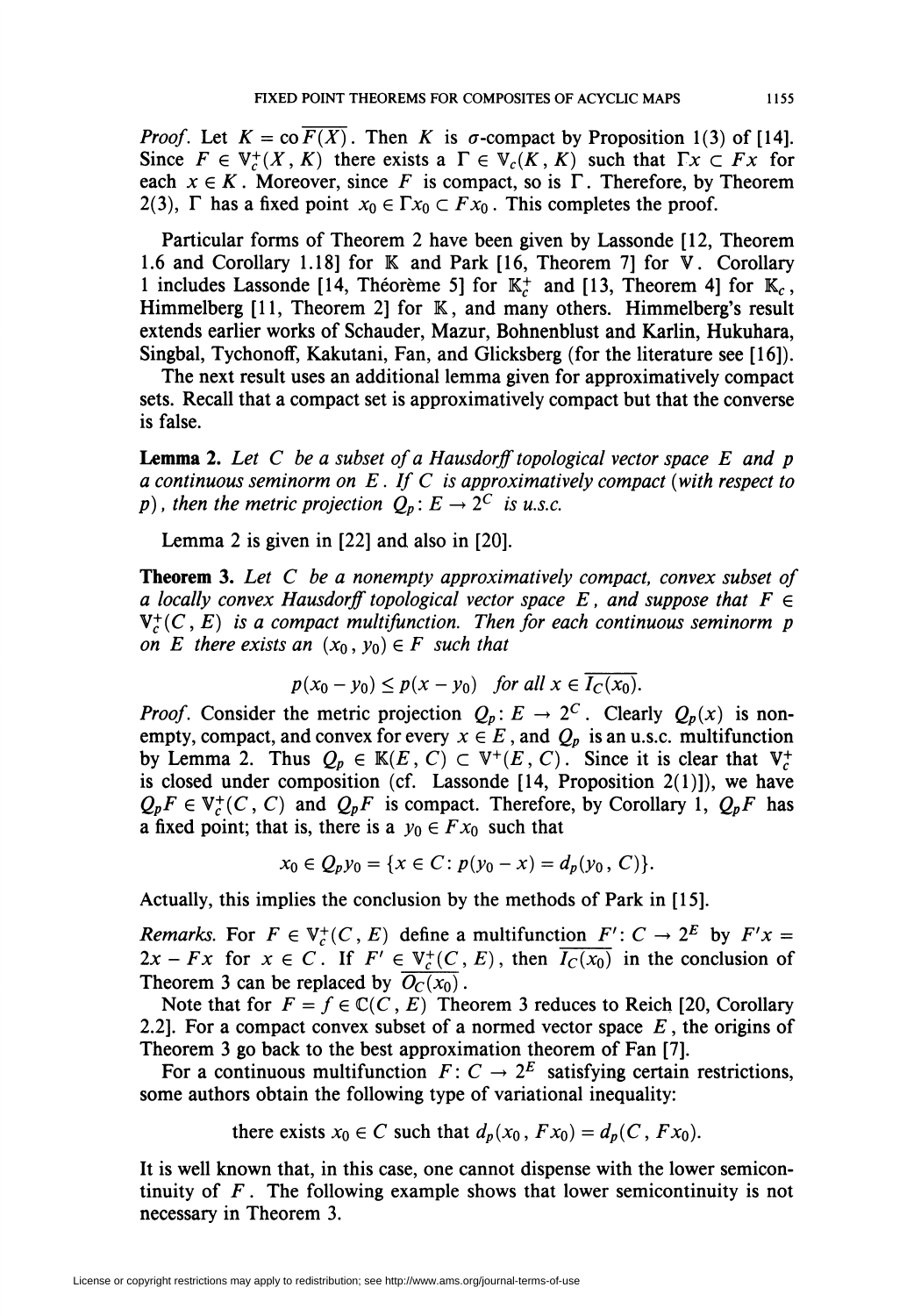**Example.** Take  $E = \mathbb{R}^2$  and  $C = [0, 1] \times \{0\}$ . Suppose  $F \in V(C, E)$  is given by

$$
F(a, 0) = \begin{cases} \{(0, 1)\} & \text{if } a \neq 0, \\ \{(0, 1), (1, 0)\} \cup \{(-1, 0), (0, 1)\} & \text{if } a = 0, \end{cases}
$$

where  $[A, B]$  stands for the closed line segment joining points A and B in the plane. Then F is not lower semicontinuous, but  $x_0 = (0, 0)$  and  $y_0 = (\frac{1}{2}, \frac{1}{2})$ satisfy the conclusion of Theorem 3.

The following fixed point theorem holds in normed vector spaces.

Corollary 2. Let C be an approximatively compact, convex subset of a normed vector space E, and suppose that  $F \in V_c^+(C, E)$  is compact such that

(0) for all  $(x, y) \in F$ ,  $y \neq x$ , we have  $\|y-x\| > \|y-z\|$  for some  $z \in \overline{I_C(x)}$ .

Then F has a fixed point.

*Proof.* By Theorem 3 there exists an  $(x_0, y_0) \in F$  such that  $||x_0 - y_0|| \le ||x - y_0||$ for all  $x \in \overline{I_C(x_0)}$ . If  $x_0 \neq y_0$ , then (0) leads to a contradiction. This completes the proof.

Remarks. Suppose  $F'$  is defined as in the remarks following Theorem 3. If  $F' \in V_c^+(C, E)$ , then the outward boundary conditions corresponding to (0),  $(i)$ ,  $(ii)$ , and  $(iv)$  can be used instead of  $(0)$  in Corollary 2. In some of these cases we may have some surjectivity; that is,  $F(C) \supset C$  (see Park [17]).

If  $F \in K(C, E)$  and C is compact, then Corollary 2 extends Reich [20, Theorem  $3.3(a)$ ], who used the boundary condition

$$
(0') \t Fx \cap Q^{-1}x \subset \{x\} \t for all  $x \in C$ .
$$

Note that  $(0') \Rightarrow (0)$ . In fact, if  $y \in Fx \cap Q^{-1}x$  and  $y = x$ , then F has a fixed point. If  $Fx \cap Q^{-1}y = \emptyset$ , then any  $y \in Fx$  satisfies (0).

Recall that a reflexive Banach space has the Oshman property if the metric projection on every closed convex subset is u.s.c.

**Theorem 4.** Let  $C$  be a closed convex subset of a Banach space  $E$  with the Oshman property and  $F \in V_c^+(C, E)$  a compact multifunction. Then there exists  $(x_0, y_0) \in F$  such that

$$
||x_0 - y_0|| \le ||x - y_0|| \quad \text{for all } x \in I_C(x_0).
$$

The proof is like that of Corollary 1, and we omit it here.

*Remarks.* As in the remarks following Corollary 1, if  $F' \in V^+_r(C, E)$ , then the inward set can be replaced by the outward set.

For  $F = f \in \mathbb{C}(C, E)$  Theorem 4 reduces to Proposition 2.3 of Reich [20].

**Corollary 3.** Let C be a closed convex subset of a Banach space E with the Oshman property, and suppose  $F \in V_c^+(C, E)$  is a compact multifunction satisfying boundary condition  $(0)$ . Then F has a fixed point.

The proof is like that of Corollary 2.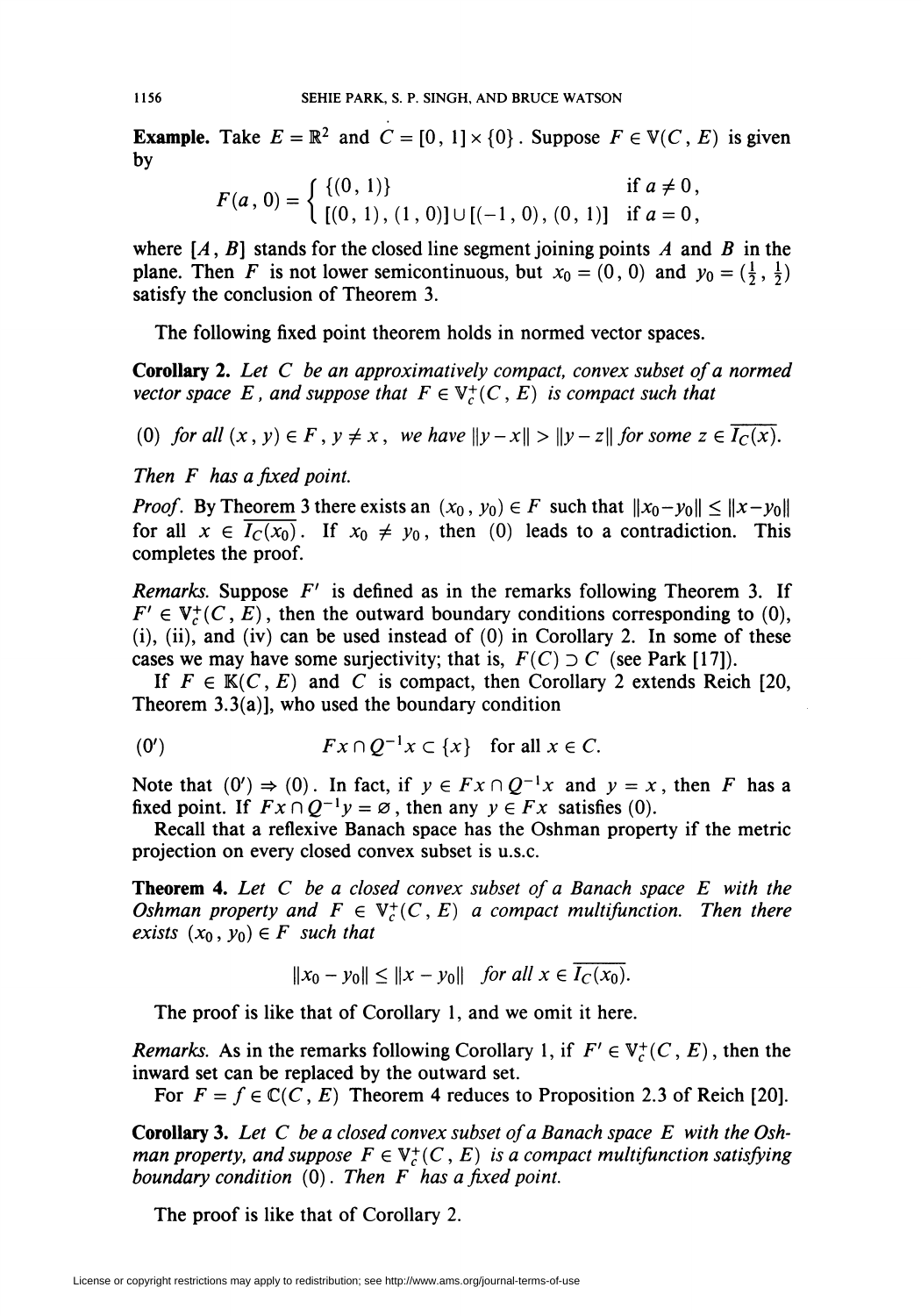*Remark.* Reich [20, Proposition 3.2] obtained Corollary 3 for  $F \in \mathbb{K}(C, E)$ satisfying boundary condition (iv). Our proof is different from his. Reich [20, Theorem 3.3(b)] is also a particular form of Corollary 3 for  $F \in K(C, E)$  satisfying condition  $(0')$ . Related results for single-valued and set-valued mappings are given in Reich [21].

### **REFERENCES**

- 1. H. Ben-El-Mechaiekh, The coincidence problem for compositions of set-valued maps, Bull. Austral. Math. Soc. 41 (1990), 421-434.
- 2. H. Ben-El-Mechaiekh and P. Deguire, Approximation of non-convex set-valued maps, C. R. Acad. Sei. Paris Sér. I Math. 312 (1991), 379-384.
- 3. \_\_\_, General fixed point theorems for non-convex set-valued maps, C. R. Acad. Sci. Paris Sér. I Math. 312 (1991), 433-438.
- 4. F. E. Browder, The fixed point theory of multi-valued mappings in topological vector spaces, Math. Ann. 177 (1968), 283-301.
- 5. \_\_\_, On a sharpened form of the Schauder fixed point theorem, Proc. Nat. Acad. Sci. U.S.A. 74(1977), 4749-4751.
- 6. \_\_\_\_, Coincidence theorems, minimax theorems, and variational inequalities, Contemp. Math., vol. 26, Amer. Math. Soc., Providence, RI, 1984, pp. 67-80.
- 7. K. Fan, Extensions of two fixed point theorems of F. E. Browder, Math. Z. 112 (1969), 234-240.
- 8. L. Górniewicz and A. Granas, Some general theorems in coincidence theory. I, J. Math. Pures Appl. (9) 60 (1981), 361-373.
- 9. L. Górniewicz and A. Granas, Topology of morphisms and fixed point problems for set-valued mappings, Fixed Point Theory and Applications (M. A. Théra and J. B. Bâillon, eds.), Longman Sei. Tech., Essex, 1991, pp. 173-191.
- 10. A. Granas and F.-C Liu, Coincidences for set-valued maps and minimax inequalities, J. Math. Pures Appl. (9) 65 (1986), 119-148.
- 11. C. J. Himmelberg, Fixed points of compact multifunctions, J. Math. Anal. Appl. 38 (1972), 205-207.
- 12. M. Lassonde, On the use of  $KKM$ -multifunctions in fixed point theory and related topics, J. Math. Anal. Appl. 97 (1983), 151-201.
- 13. \_\_\_, Fixed points for Kakutani factorizable multifunctions, J. Math. Anal. Appl. 152 (1990), 46-60.
- 14. \_\_\_, Réduction du cas multivoque au cas univoque dans les problèmes de coincidence, Fixed Point Theory and Applications (M. A. Théra and J. B. Bâillon, eds.), Longman Sei. Tech., Essex, 1991, pp. 293-302.
- 15. S. Park, Fixed point theorems on compact convex sets in topological vector spaces, Contemp. Math., vol. 72, Amer. Math. Soc, Providence, RI, 1988, pp. 183-191.
- 16. \_\_\_\_, Some coincidence theorems on acyclic multifunctions and applications to KKM theory, Proc. 2nd Int. Conf. on Fixed Point Theory and Applications (Halifax, June 9-14, 1991) (K.-K. Tan, ed.), World Scientific, River Edge, NJ, 1992, pp. 248-277.
- 17. \_\_\_\_\_, Fixed point theory of multifunctions in topological vector spaces, J. Korean Math. Soc. 29 (1992), 191-208.
- 18. \_\_\_\_, Cyclic coincidence theorems for acyclic multifunctions on convex spaces, J. Korean Math. Soc. 29 (1992), 333-339.
- 19. M. J. Powers, Lefschetz fixed point theorems for a new class of multi-valued maps, Pacific J. Math. 42 (1972), 211-220.
- 20. S. Reich, Approximate selections, best approximations, fixed points, and invariant sets, J. Math. Anal. Appl. 62 (1978), 104-113.